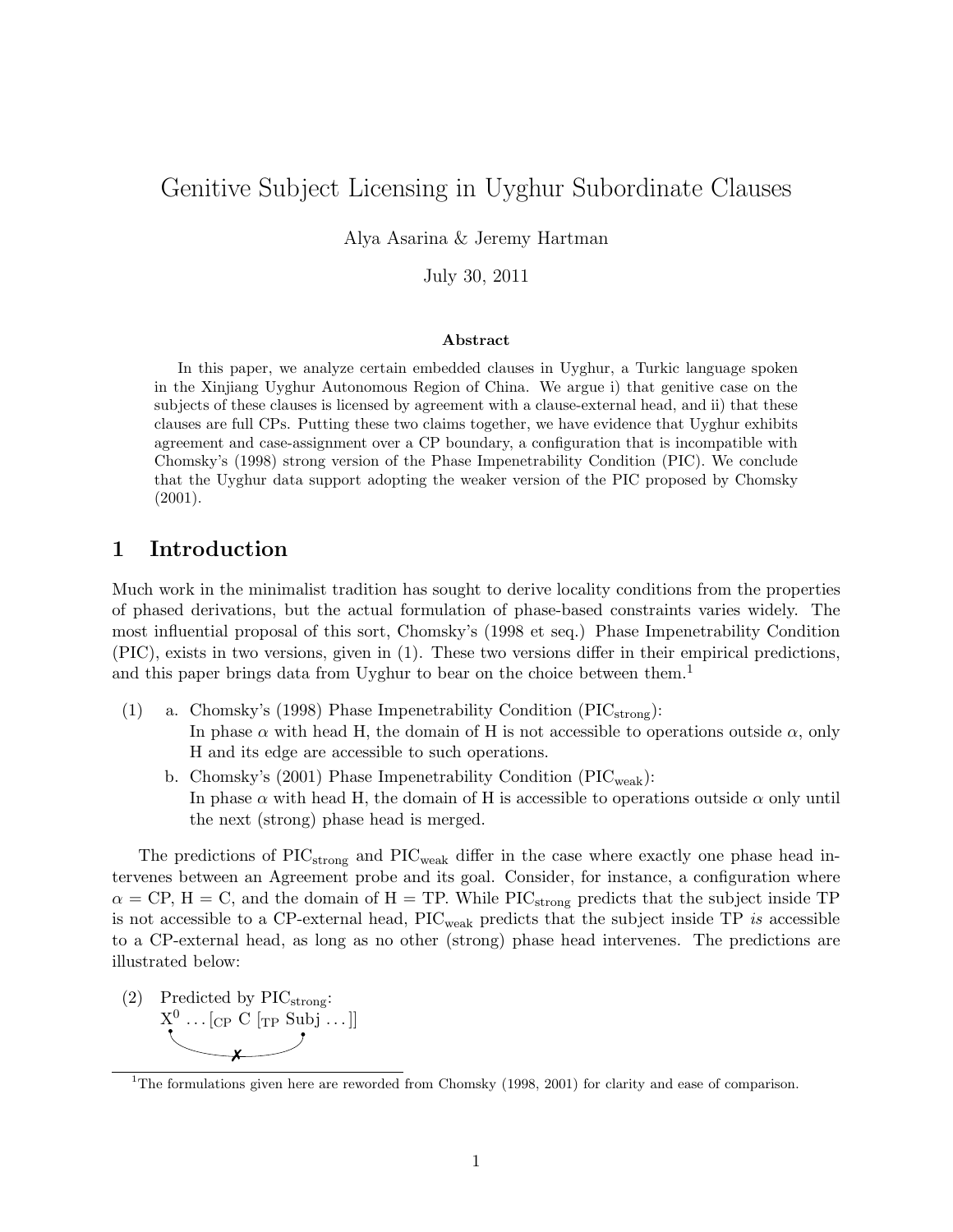(3) Predicted by  $\text{PIC}_{\text{weak}}$ :  $X^0 \dots [C_P C [T_P Subj \dots]]$ 

We will argue that the configuration above is instantiated by agreement with genitive embedded subjects in Uyghur, the construction illustrated in  $(4)^2$ :

(4) Agreement across a CP boundary in Uyghur:  $\lceil \text{men-iy ket-ken-}(\text{liq}) \rceil$ [I-gen leave-RAN-(LIQ) | fact-1sg.poss important ] heqiqet-im muhim 'The fact that I left is important.'

To show that examples like (4) truly exemplify the configuration above, we must establish: a) the existence of an agreement relation between the embedded subject and a clause-external head; and b) the existence of a phasal projection (CP) in the embedded clause. We take these two claims up in turn. In section 2, we show that the embedded subject agrees with a clause-external head—namely, the functional head in the nominal projection that licenses genitive case. In section 3, we show that the embedded clause is indeed a full CP. In section 4, we discuss the theoretical applications of the Uyghur data and argue against some alternative analyses of these facts. Section 5 concludes.

## 2 Genitive subjects agree with a clause-external head

Let us consider Uyghur constructions where a clause is subordinated to a noun. In these examples, the embedded subject takes genitive case, and controls possessor agreement on the clause-external head noun. This is illustrated in example (5) for a relative clause and example (6) for a complement clause.

- (5) Relative clause agreement on head noun: [Ötkür-niŋ oqu-ʁan ] kitav-i [Ötkür-gen read-RAN] book-3.poss long uzun The book that  $\ddot{\mathrm{O}}$ tkür read is long.'
- (6) Noun complement agreement on head noun:  $\int \ddot{\mathbf{O}}$ tkür-ning tamaq ji-gen- $\text{(liq)}$ [ Ötkür-gen food eat-RAN-(LIQ) ] sign-3.poss important ] ifaret-i muhim The sign that  $\ddot{\text{O}}$ tkür ate food is important.

Agreement with the embedded subject is crucially tied to the licensing of genitive case. Uyghur also allows unmarked embedded subjects<sup>3</sup>, and these do not trigger possessor agreement on the head noun, as illustrated for the relative clause in (7).

(7) Relative clause with unmarked subject – no agreement on head noun:  $\left[$  Ötkür oqu- $\text{tan}$  ] kitap- $(*i)$  $\left[$  Ötkür read-RAN  $\right]$  book- $(*3.$ poss) long uzun The book that  $\ddot{\text{O}}$ tkür read is long.'

<sup>&</sup>lt;sup>2</sup>The Uyghur data in this paper comes from the authors' fieldwork. Genitive subjects and the corresponding possessor agreement morphemes are bolded throughout, where relevant.

<sup>&</sup>lt;sup>3</sup>With a few exceptions, unmarked subjects of relative clauses and overtly-headed noun complement clauses are in free variation with genitive subjects.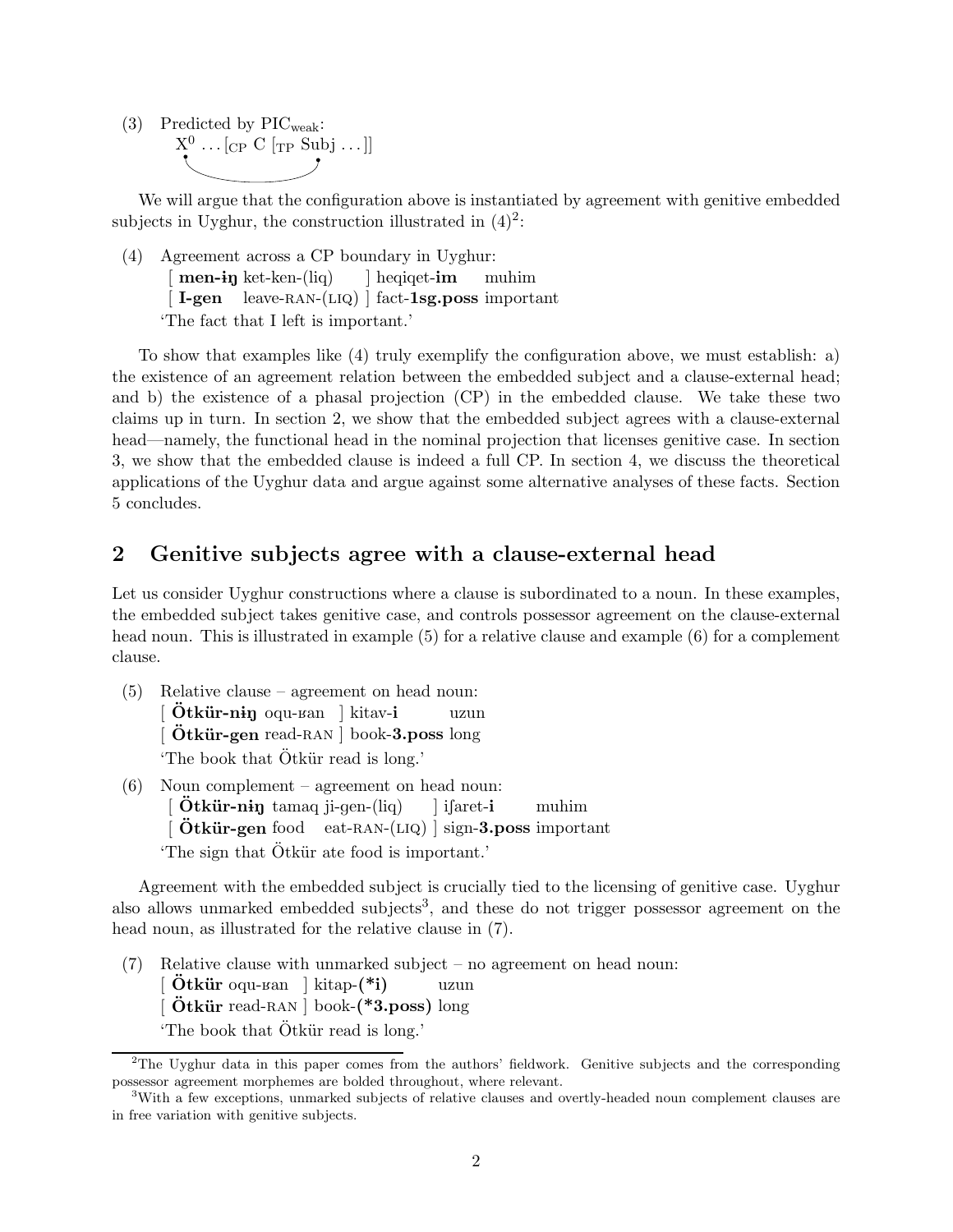Furthermore, it appears that genitive embedded subjects are licensed by the same head that licenses clause-external genitive possessors. There is complementary distribution between possessors and genitive subjects of relative clauses; we propose that the complementarity arises because a single nominal projection cannot assign genitive twice. As (8) suggests, there would be nothing semantically anomalous about doubled possessors. However, (9) shows that two possessors are syntactically impossible: there is no way for both to be case-licensed.

- (8) Two meanings for possessors: Ajgül-nun resim-i Aygül-gen picture-3.poss 'picture that belongs to Aygül' *or* 'picture that depicts Aygül'
- (9) But no double possessors:
	- $*$  Ötkür-niŋ Ajgül-nuŋ resim-i Ötkür-gen Aygül-gen picture-3.poss intended: 'picture that depicts Aygül and belongs to  $\ddot{\text{O}}$ tkür'

We find the same effect with genitive-marked subjects: they are in complementary distribution with genitive-marked possessors. This contrasts with *unmarked* embedded subjects, which are compatible with possessors, as shown below:

- (10) Possessed head noun relative clause subject must be unmarked:
	- a. [Ötkür oqu-Ban ] Ajgül-nun kitav-i [Ötkür read-RAN] Aygül-gen book-3.poss long uzun 'Aygül's book that Ötkür read is long.'
	- b. \* [ Ötkür-n<del>i</del>ŋ oqu-ʁan ] Ajgül-nuŋ kitav-i [ Ötkür-gen read-RAN ] Aygül-gen book-3.poss long uzun intended: 'Aygül's book that Ötkür read is long.'

In sum, then, we have strong evidence that genitive subjects in Uyghur agree with a clauseexternal nominal head. This phenomenon of clause-external licensing has received much attention in recent work on Altaic genitive subjects (Miyagawa ms. 2006, 2008, 2011; Kornfilt 2008). In the next section, we begin by briefly presenting the analysis of clause-external licensing proposed by these authors, and we then show that the Uyghur facts argue against this analysis.

## 3 The embedded clauses are full CPs

On the analyses of Miyagawa and Kornfilt, clause-external licensing requires the absence of a CP layer in the embedded clause. That is because these analyses tacitly assume  $\text{PIC}_{\text{strong}}$ , which permits agreement with a clause-external head only if there is no phasal projection intervening. Clause-external licensing is therefore predicted to obtain only when then embedded clause is reduced (TP/AspP). By contrast, clause-internal licensing of genitive subjects obtains when the embedded clause is a full CP. This is illustrated in (11); we label the clause-external head that agrees with the embedded subject and licenses genitive case as "Gen".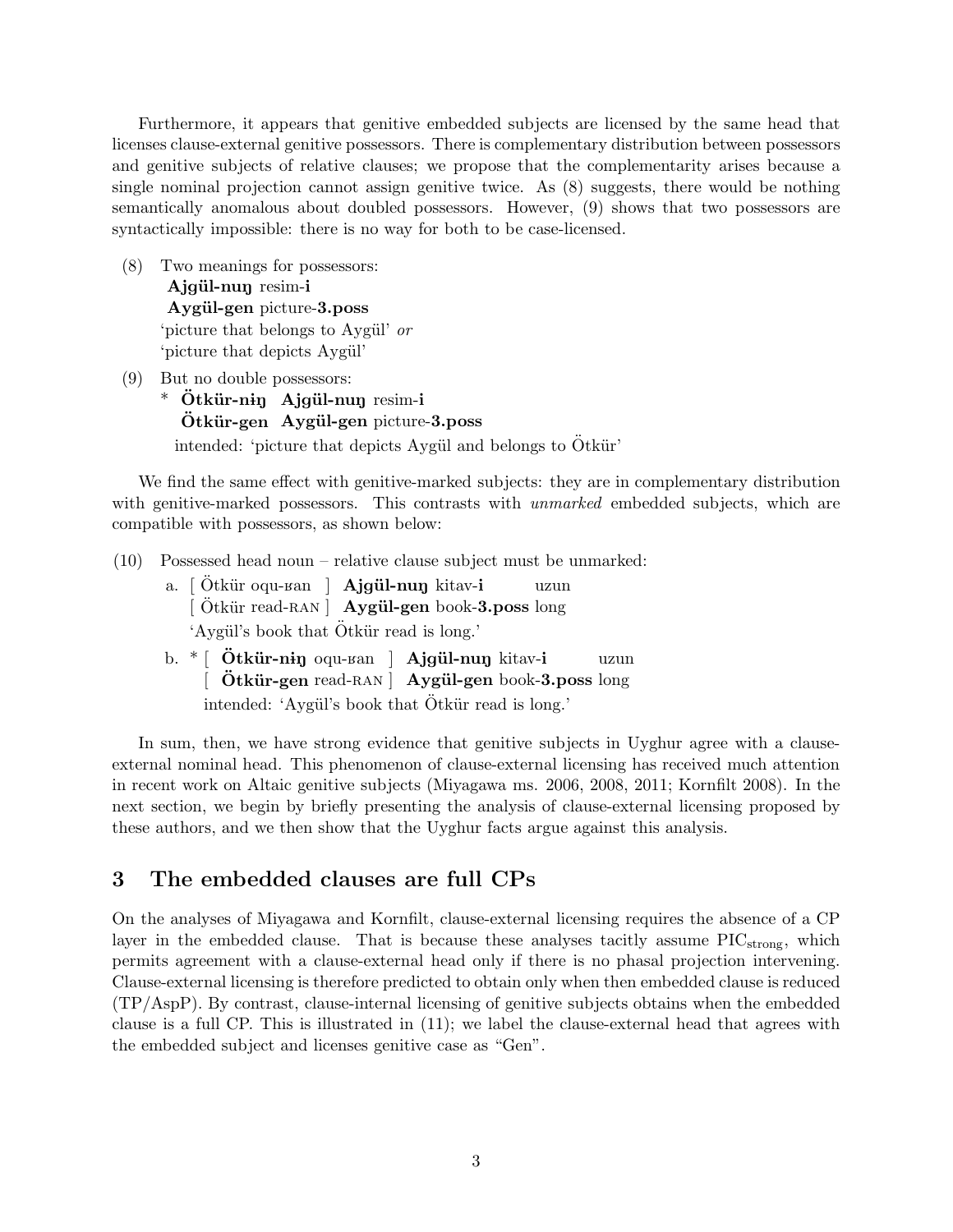

In the remainder of this section we argue, contra Miyagawa and Kornfilt, that the embedded clauses in Uyghur are not reduced. They are full CPs, and the observed agreement configuration constitutes a true challenge to  $\text{PIC}_{\text{strong}}$ . We provide three arguments for the existence of a CP layer. In section 3.1, we argue that these clauses can contain an overt complementizer, -*liq*. In section 3.2, we show that these clauses can host adverbs that adjoin at the CP level. Finally, in section 3.3, we present an argument from the availability of embedded wh-questions in these clauses, following proposals that the CP layer encodes interrogative force (Rizzi 1997) and provides a landing site for wh-movement (Stowell 1982). Miyagawa (2011) argues that Japanese genitivesubject clauses are reduced (TPs, rather than CPs), and we show that Uyghur genitive-subject clauses pattern differently from Japanese on these tests.

## 3.1 -liq is a complementizer

As shown in examples (4) and (6) above, complex NPs in Uyghur feature the morpheme -*liq*, which appears optionally at the right edge of the embedded clause. This is illustrated again in (12).

 $(12)$  Optional *-liq* on noun complement  $(= 6)$ : [Ötkür-nin tamaq ji-gen-(liq) [Ötkür-gen food eat-RAN-(LIQ) ] sign-3.poss important ] iSaret-i muhim The sign that Otkür ate food is important.

We propose that -*liq* is a complementizer that heads the embedded clause. After showing that the alternative analysis of -*liq* as a nominalizer fails for empirical reasons, we observe that -*liq* exhibits distributional properties (optionality, sensitivity to the type of embedded clause) characteristic of a complementizer.

#### 3.1.1 Why  $-liq$  is not a nominalizer

Some traditional grammars, as well as some recent generative work (see Gribanova (2010) for Uzbek), have analyzed -*liq* and its cognates as a nominalizer of embedded clauses, based on clausal complements of the sort illustrated in (13):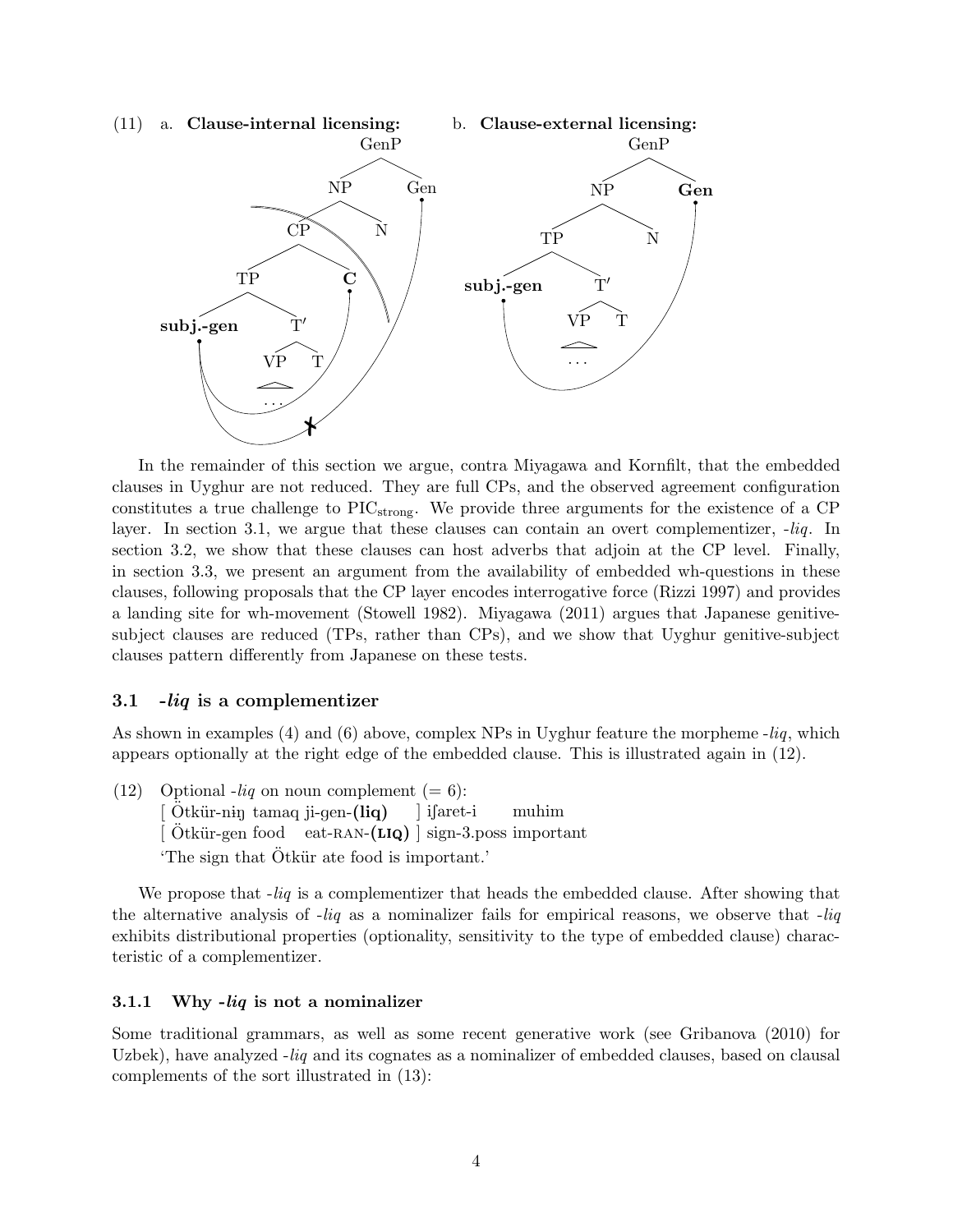(13) Verb complement:

Ötkür [ Ajgül-nun ket-ken-(lik)-i-ni Ötkür [ Aygül-gen leave-RAN-(LIQ)-3.poss-acc ] say-past-3 ] di-d-i 'Ötkür said that Aygül left.'

From examples like (13), the appeal of the nominalizer analysis is understandable: the embedded clause is nominal, as evidenced by the nominal morphology (possessor agreement and case-marking) it bears.<sup>4</sup> The question, then, is whether -*liq* is the morpheme responsible for the nominal nature of the embedded clause. Asarina and Hartman (2011) argue that the clause in (13) is embedded by a phonologically null head noun, which is the true host of the possessor agreement and case-marking. (For similar proposals, see Lees (1965); Aygen (2002) for Turkish; Maki and Uchibori (2008) for Japanese.) On this analysis, -*liq* simply heads the clause and does not create a nominal category.

(14) Null noun analysis of (13):  $\ddot{\text{O}}$ tkür  $\left[\text{CP} \text{ Ajgül-nu} \right]$  ket-ken-(lik)  $\int \phi_N$ -i-ni Ötkür  $\left[\right._{\text{CP}}$  Aygül-gen leave-RAN- $\left(\text{C}\right)$   $\right]$   $\emptyset_{\text{N}}$ -3.poss-acc say-past-3 di-d-i 'Ötkür said that Aygül left.'

Looking only at examples like (13), it is hard to distinguish the predictions of a "nominalizer" hypothesis from those of the "complementizer + null head noun" hypothesis. However, in examples where the head noun is overt (as in  $(15)$ ), we find evidence against the former and in favor of the latter.

(15) Agreement on head noun  $(= 12)$ :  $\int \ddot{\mathbf{O}}$ tkür-ning tamaq ji-gen-(liq) [ Ötkür-gen food eat-RAN-(LIQ) ] sign-3.poss important ] ifaret-i muhim The sign that  $\ddot{\text{O}}$ tkür ate food is important.

(15) shows that when the clausal complement is embedded by an overt head noun, possessor agreement appears on the head noun rather than on the -*liq*-clause. (16) illustrates that the -*liq*clause can never bear possessor agreement in complements to overt nouns.

(16) No agreement on -*liq*:

 $*$  [  $\ddot{\textbf{O}}$ tkür-ning tamaq ji-gen-(liq)-i [  $\ddot{\textbf{O}}$ tkür-gen food eat-RAN-(LIQ)-3.poss ] sign-(3.poss) important ] iSaret-(i) muhim intended: 'The sign that  $\ddot{O}$ tkür ate food is important.'

If -*liq* is a complementizer, the pattern in (15) and (16) is expected. The -*liq*-clause does not host nominal morphology because it is not actually a nominal category—it merely appeared to be nominal in (13) because its embedding noun was null. The nominalizer analysis, on the other hand,

- (i) a.  $t$ [at] 'hair',  $t$ [at]-laq 'hairy'
	- b. Türkije 'Turkey', Türkije-liq, 'Turkish'
	- c. xufal 'happy', xufal-laq 'happiness'
	- d. kent 'village', kent-liq 'villager'

See section 3.1.2 below for a relevant difference between these two morphemes (optionality).

<sup>&</sup>lt;sup>4</sup>The initial plausibility of the nominalizer analysis of  $-iq$  is compounded by the fact that Uyghur has a homophonous morpheme, which is a categorially flexible derivational suffix that can be (but often is not) a nominalizer: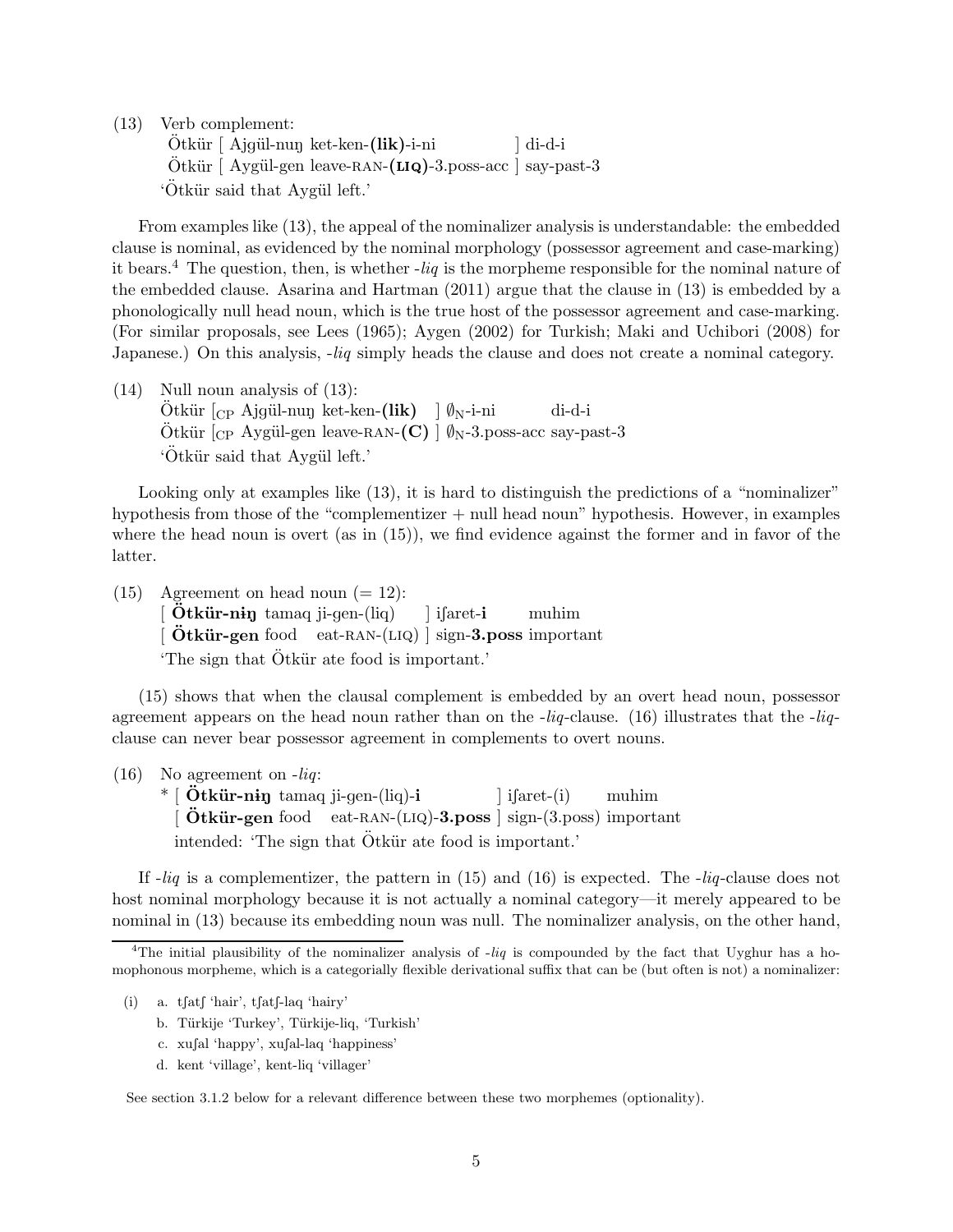predicts a pattern that is the opposite of (15) and (16): if -*liq* reliably creates a nominal category, the -*liq*-clause should host possessor agreement just as it does in (13).

We conclude that -*liq* does not nominalize embedded clauses. Rather, it *heads* clauses that are embedded by (possibly null) nouns. Next we highlight two further properties of -*liq* that corroborate its status as a complementizer.

#### 3.1.2 Optionality

As the previous examples have illustrated, when -*liq* is available, it is generally optional (or optionally null). Our consultant identifies no difference in meaning for minimal pairs with and without -*liq*. Such optionality is common for complementizers—many languages have null complementizers or allow complementizer-drop (see Stowell (1981); Pesetsky and Torrego (2001); Boškovic and Lasnik (2003); Kishimoto (2006) for discussion). To our knowledge, there are no examples of systematic optionality for a piece of category-changing derivational morphology such as a nominalizer. Indeed, one crucial difference between -*liq* the complementizer and -*liq* the derivational suffix is that the latter *cannot* be optionally null.

#### 3.1.3 Noun complements vs. relative clauses

The complementizer -*liq* is sensitive to the type of embedded clause: it is available in complement clauses, but is unavailable with relative clauses, as shown in (17) and (18).

- (17) -*liq* in a noun complement clause:  $\left[$  Tursun-ning ket-ken- $\left(\text{liq}\right)$ [ Tursun-gen leave-RAN-(LIQ) ] fact-3sg important ] heqiqet-i muhim 'The fact that Tursun left is important.'
- (18) No -*liq* in a relative clause:
	- [Ötkür-nin oqu-Ban-(\*liq) ] kitav-i [Ötkür-gen read-RAN-(\*liq) ] book-3.poss long uzun The book that Otkür read is long.'

It is crosslinguistically common to observe different complementizer possibilities for different types of embedded clauses (see, e.g., Hiraiwa (2000) for Japanese *to* vs. ∅, and Richards (1999) for related discussion of Tagalog and English), and it appears this is what we find in the distribution of Uyghur -*liq*. Although the implementation is not crucial to our analysis, we will assume for the sake of concreteness that Uyghur has two complementizers, -*liq* and ∅, which embed clauses of the type we have been discussing.<sup>5</sup> Complement clauses can be headed by either -*liq* or ∅, while relative clauses can only be headed by ∅.

This subsection has argued that genitive-subject embedded clauses in Uyghur are headed by a complementizer, which can often be overt.<sup>6</sup> The next two subsections show that these clauses behave like full CPs in other ways.

 $5$ Outside the scope of this paper is another complementizer,  $dep$ , which introduces true clausal complements to verbs, and embeds fully tensed TPs.

<sup>&</sup>lt;sup>6</sup>This argument is likely replicable for at least two closely related Turkic languages: in Kazakh ((i) and (ii); authors' fieldwork) and Uzbek ((iii); Vera Gribanova (p.c.)), which both have clause-external licensing, agreement can occur across an element that is plausibly cognate to Uyghur -liq: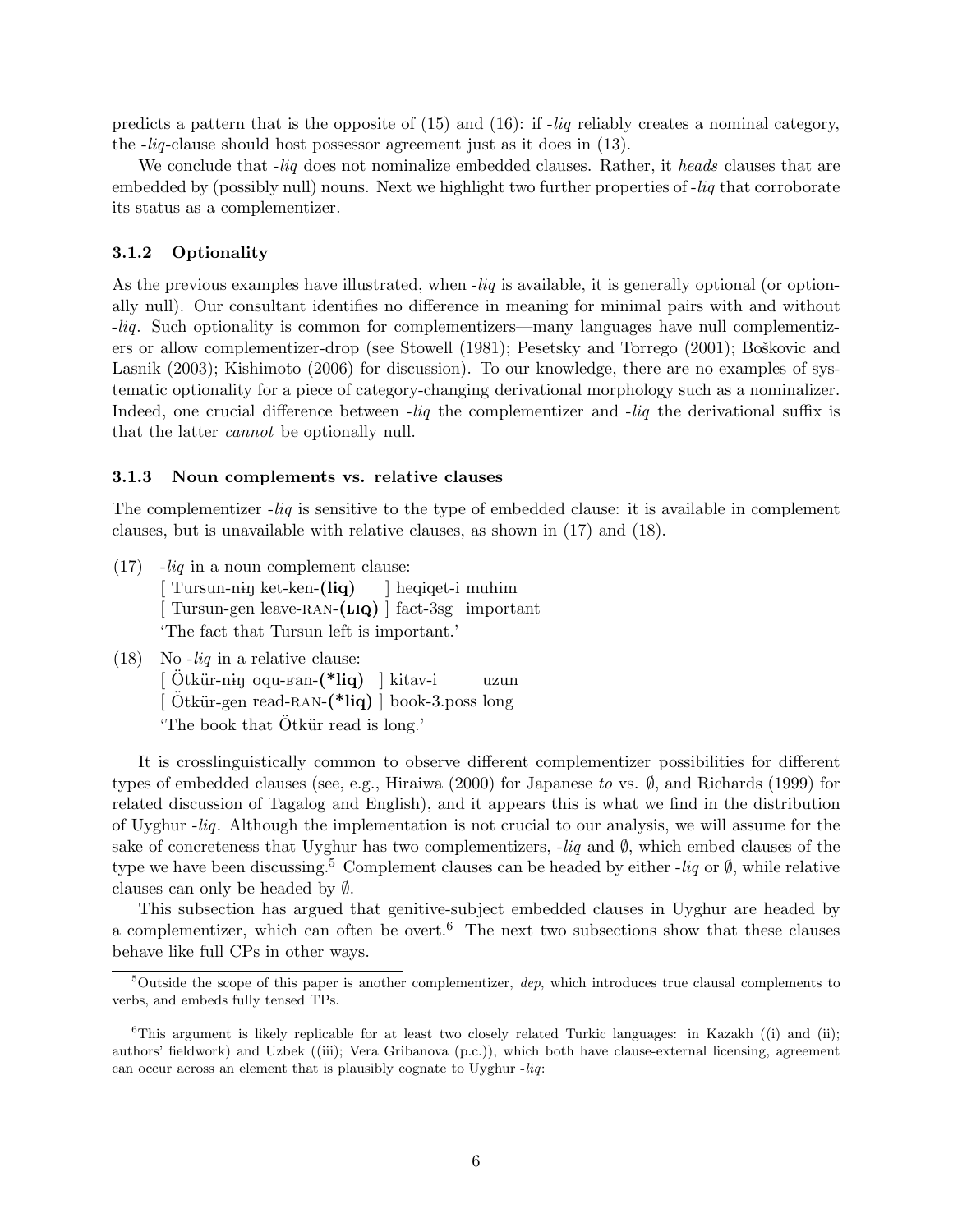### 3.2 CP-level adverbs

Miyagawa (2011) examines the Japanese -*ga*/-*no* paradigm, and argues for a clause-external licensing approach to genitive subjects in Japanese. He claims that embedded clauses with nominative (nom) subjects are CPs, while embedded clauses with genitive (gen) subjects are reduced (TPs). To support this claim, Miyagawa (2011) observes that CP-level adverbs (e.g., 'evidently', 'truly', 'fortunately' (Cinque 1999)) are compatible with nom-subject relative clauses, but not with gensubject relative clauses, as shown in (19). The same observation extends to noun complement clauses, as (20) illustrates. This contrasts with lower (TP-level) adverbs, which are compatible with both NOM- and GEN- subject embedded clauses.

- (19) CP-level adverb with nom subject only (relative clause): [ saiwai-ni [ fortunately Taro-nom/\*gen read ] book Taroo-ga/\*no yonda ] hon 'the book that Taro fortunately read' (*Japanese*) (Miyagawa 2011: (26a))
- (20) CP-level adverb with nom subject only (complement clause): John-wa [ kinoo John-top [ yesterday **fortunately** Mary-nom/?\*gen came fact ]-acc know-neg saiwainimo Mary-ga/?\*no kita koto ]-o shir-anai 'John doesn't know (the fact) that Mary fortunately came yesterday.' (*Japanese*) (Yasudata Sudo (p.c.))

We can extend Miyagawa's test to diagnose the size of embedded clauses in Turkish and Uyghur. For Turkish, a clause-internal licensing language, the prediction is that CP level adverbs should be compatible with gen-subject embedded clauses. This prediction is borne out, as (21) illustrates:

(21) CP-level adverb with gen subject:

[anlaşılan oğrenci-ler-in oku-duk-ları | kitap [ evidently student-pl-gen read-DIK-3.pl book 'the book which the students evidently read' (*Turkish*) (Jaklin Kornfilt (p.c.))

Using Turkish and Japanese as controls, we can use Miyagawa's test to diagnose the size of the embedded clause in Uyghur. If Uyghur gen-subject embedded clauses are full CPs, then Uyghur should pattern like Turkish (and unlike Japanese) and allow CP-level adverbs in these clauses. Examples (22) and (23) demonstrate that Uyghur embedded clauses indeed permit CPlevel adverbs.<sup>7</sup>

(i) Kazakh: jarzan mjenin kjet-ip qal- $\text{tan-}(\text{d}\text{i}\text{b})$ -im-di ajtti Yarzhan I-gen leave-IP do-RAN-(DIK)-1sg-acc said 'Yarzhan said that I left.'

(ii) Agreement on external noun in Kazakh:  $[$  jar $\tt{zan-nip}$ [Yarzhan-gen see-RAN] girl-3 beautiful kor-gen ] q<del>i</del>z-**i** ajdemi The girl Yarzhan saw is beautiful.

(iii) Uzbek:

men farhodning kitob o'qish(lig)ini I Farhod.gen book read-ISH.(LIG).3sg[poss].acc know.1sg bilaman.

"I know about Farhod's reading a book."

We must leave these cross-linguistic comparisons for further research.

<sup>7</sup> It is difficult to find CP-level adverbials in Uyghur that are unambiguously adverbs, rather than parenthetical phrases, which have a freer distribution. Both evidently and unfortunately were rendered by our consultant as phrasal elements.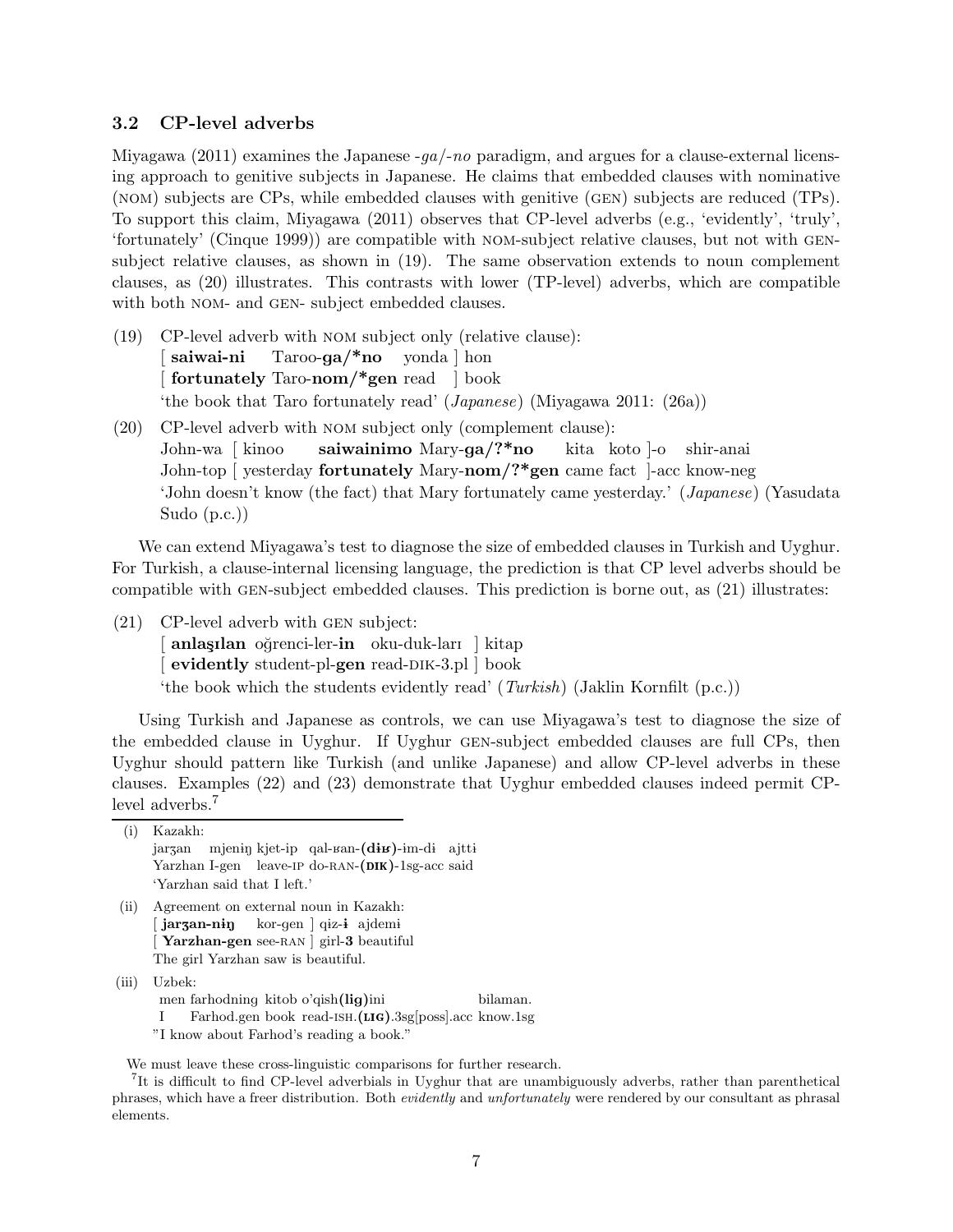- (22) CP-level adverb with gen subject (relative clause): [ xeqiqi Ajgül-nuŋ jaz-ʁan [truly Aygül-gen write-RAN ] book-3.poss-acc show ] kitiv-i-ni korset! 'Show (me) the book that Aygül truly wrote!'
- (23) CP-level adverb with gen subject (complement clause):  $\bm{\chi}$ eqiqi sen-i $\bm{\mathfrak{y}}$ truly you-gen leave-ran-liq-2sg.poss-acc know-impf-1sg ket-ken-lik-in-ni bil-i-men 'I know that you truly left.' 'I truly know that you left.'

We thus have further evidence that Uyghur embedded clauses contain a CP layer.

## 3.3 Embedded interrogatives

Stowell (1982) shows that clauses without a CP layer (such as English gerunds) cannot host whquestions. If Uyghur genitive-subject clauses were TPs/AspPs, we would thus expect them not to host wh-questions. On the other hand, a full CP clause would allow embedded wh-questions, and this is what we see in (24):

- (24) Embedded interrogatives with gen subjects:
	- a. men | Ötkür-nin qatfan kel-idi-ran-(liq)-i-ni I [Ötkür-gen when come-impf-RAN-(LIQ)-3.poss-acc ] know-impf-1sg ] bil-i-men 'I know when Ötkür will come.'
	- b. men  $[$  Ajgul-nun kat $\mathsf{fan}$  ket-ken- $(\text{lik})$ I [Aygül-gen when leave-RAN-(LIQ) ] fact-3.poss-acc asked ] heqiqet-i-ni sordum 'I asked when Aygül left.'

Following Miyagawa's (2011) proposal that genitive-subject clauses in Japanese are not full CPs, we predict that an embedded question in Japanese will require a nominative subject. This prediction is borne out in (26) (suggested to us by Shigeru Miyagawa (p.c.)).<sup>8</sup>

(25) Embedded statement:

John-ga/??no odoru to yuu koto-ga John-nom/gen dance C KOTO-nom problem became. mondai-ni natta.

'The fact that John will dance has become a problem.' (*Japanese*)

(26) Embedded question:

John-ga/\*no John-nom/\*gen dance Q C odoru ka to yuu koto-ga koto-nom problem became mondai-ni natta.

'The issue of whether John will dance has become a problem.' (*Japanese*)

We thus have another piece of evidence that genitive-subject embedded clauses in Uyghur are CPs, and not TPs/AspPs.

 ${}^8$ Unfortunately, confounding factors make the genitive subject in the declarative example in (25) degraded as well. Speakers detect a contrast between the genitives in (25) and (26), but the judgment is subtle.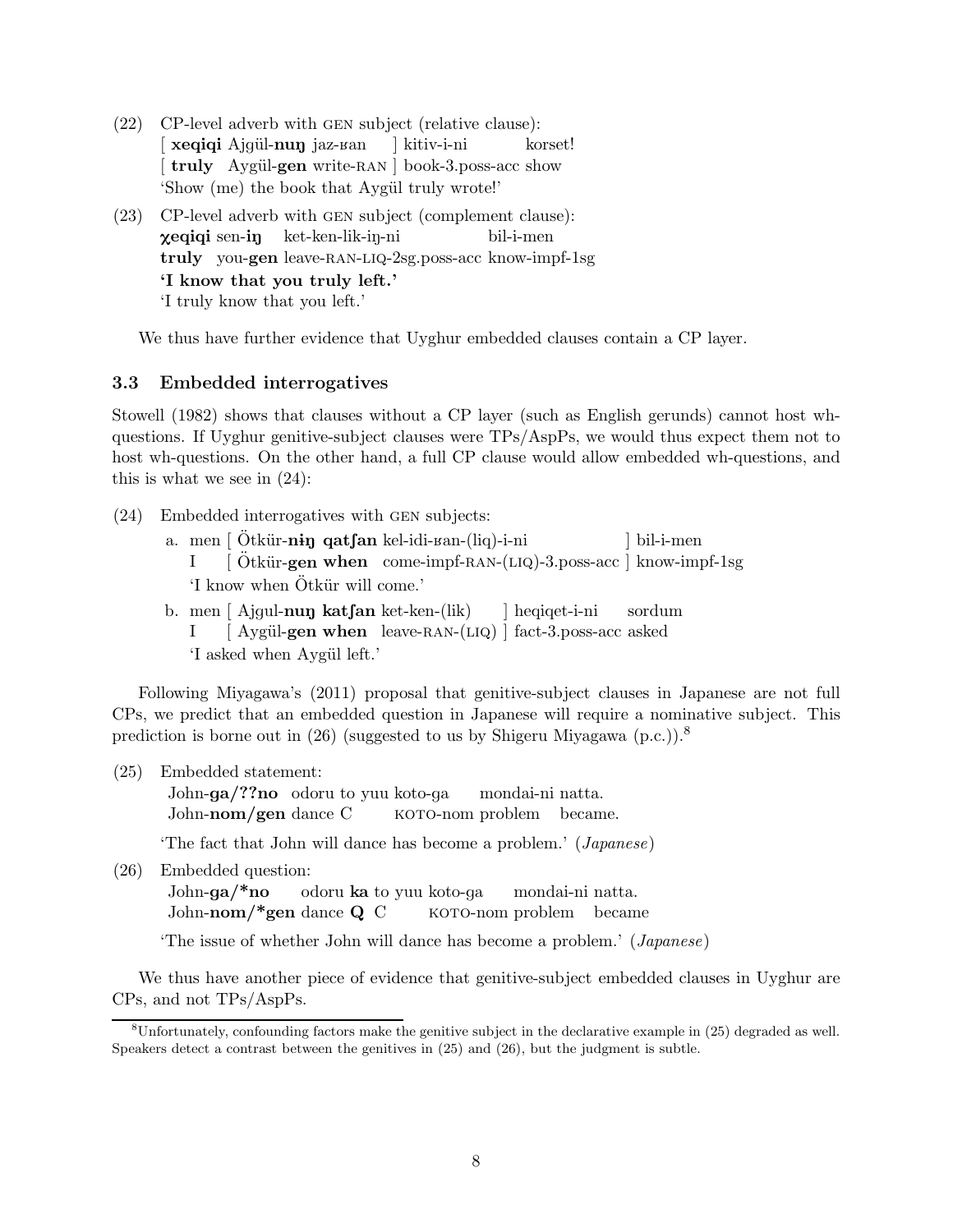### 3.4 Summary

In this section, we have presented three strands of evidence that genitive-subject embedded clauses in Uyghur are full CPs. First, we showed that these clauses can host what by all appearances is an overt complementizer, -*liq*. Second, we showed that Miyagawa's (2011) adverb test for the size of the embedded clause reveals that Uyghur genitive-subject embedded clauses pattern as full CPs (as in Turkish), rather than as TPs (as in Japanese). Third, we noted that Uyghur genitive-subject clauses can be interrogatives (unlike Japanese genitive-subject clauses), which again suggests the presence of a CP layer.

## 4 Discussion and Implications

The preceding discussion has established two points about genitive embedded subjects in Uyghur: they are dominated by a CP, and they Agree with a nominal head outside this CP. In other words, we have established that Uyghur exhibits the Agreement configuration in (3), repeated in (27).

(27) Agreement with genitive subjects in Uyghur:



The special interest of this configuration, as explained in section 1, is that it illustrates the availability of Agreement across a single phase head—a result that is incompatible with the strong version of the Phase Impenetrability Condition given in (28a), but predicted by the weaker version given in (28b). We conclude that Uyghur genitive subjects provide an empirical argument against the former and in favor of the latter.

- (28) a. Chomsky's (1998) Phase Impenetrability Condition ( $\text{PIC}_{\text{strong}}$ ): In phase  $\alpha$  with head H, the domain of H is not accessible to operations outside  $\alpha$ , only H and its edge are accessible to such operations.
	- b. Chomsky's (2001) Phase Impenetrability Condition ( $\text{PIC}_{\text{weak}}$ ): In phase  $\alpha$  with head H, the domain of H is accessible to operations outside  $\alpha$  only until the next (strong) phase head is merged.

In the remainder of this section we consider, and reject, two alternative explanations for the Uyghur facts. Section 4.1 assesses the possibility that genitive subjects in Uyghur are at the edge of CP, and therefore accessible to Agreement with the external head even under  $\text{PIC}_{\text{strong}}$ . Section 4.2 argues against an attempt to salvage  $\text{PIC}_{\text{strong}}$  by branding -*liq* as a "defective"  $\text{C}^0$ —i.e., one that does not count as a "strong phase head". Section 4.3 recapitulates our account of the Uyghur facts, using  $\text{PIC}_{\text{weak}}$ .

### 4.1 Accessibility at the phase edge: not a solution for Uyghur

Does the configuration of agreement and genitive case assignment in Uyghur necessarily violate the PICstrong? For several languages that show clause-external agreement patterns, it has been proposed that the DP agreed with is in fact at the *edge* of the embedded CP (Polinsky and Potsdam (2001) for Tsez; Branigan and MacKenzie (2002) for Innu-aimûn; Sener (2008) for Turkish). Under this configuration, the  $\text{PIC}_{\text{strong}}$  is not actually violated, as illustrated in (29).

 $(29)$  $X^0 \dots [C_P \text{DP C } [T_P \text{ Sub } j \dots] ]$ ✗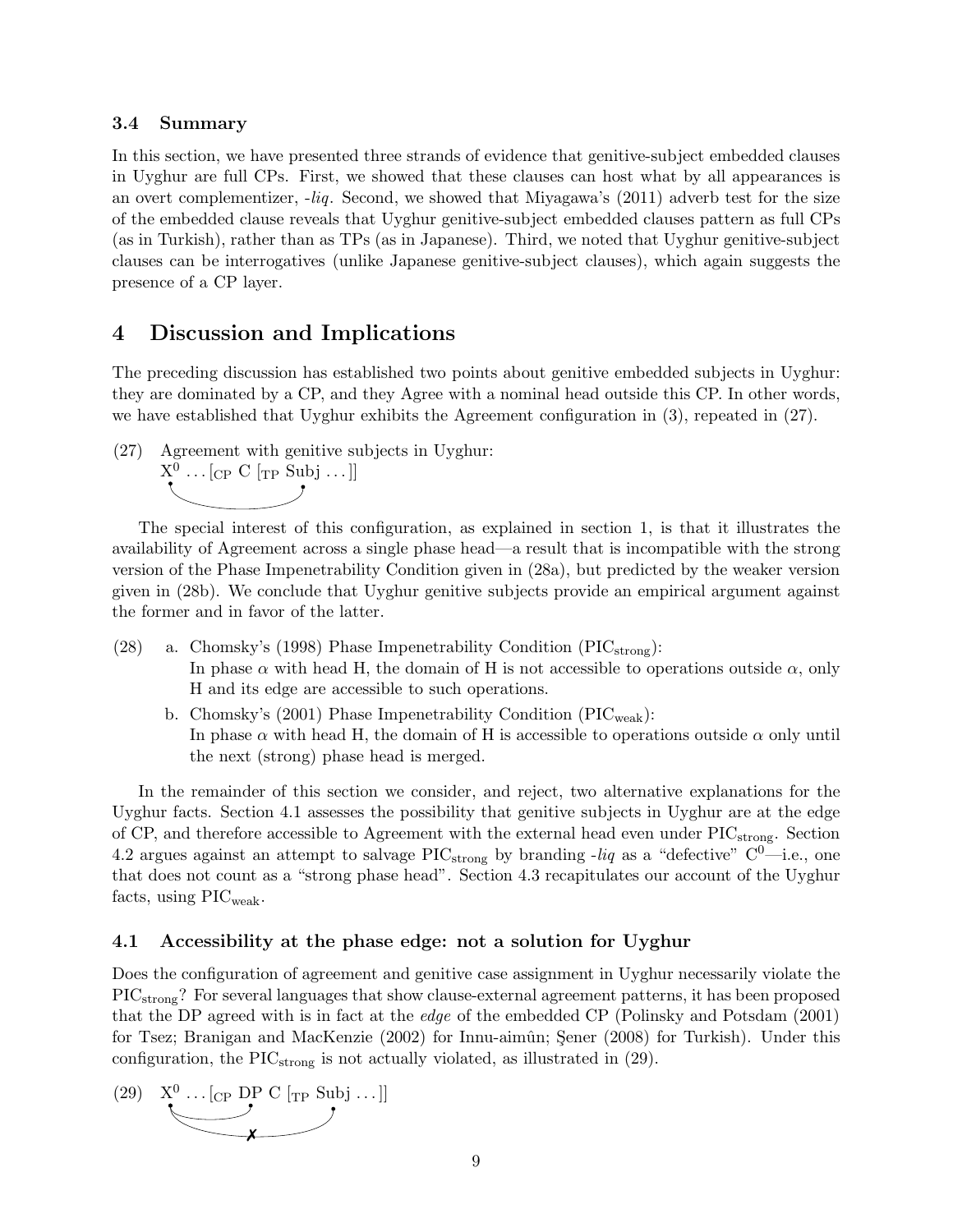Uyghur genitive subjects do not obligatorily occupy a CP-edge position overtly. For example, they can be preceded in the clause by locative adverbial phrases, as shown in (30).

(30) Genitive subject preceded by locative:

[so<sub>Bun-da</sub> Mehemmet-ning oqu-Ban | kitav-i [ party-loc Mehemmet-gen read-RAN ] book-3.poss long uzun 'The book that Mehemmet read at the party is long.'

However, it has been proposed that *topics* move to the edge of CP, sometimes covertly. Consequently, agreement with embedded topics can cross a CP boundary without violating the  $\text{PIC}_{\text{strong}}$ . If the embedded DP is not a topic, clause-external agreement or case-licensing is impossible. This pattern is illustrated for Turkish in (31) and (32). (See also Polinsky and Potsdam (2001) for a similar phenomenon in Tsez, and Branigan and MacKenzie  $(2002)$  for Innu-aimûn.)

- (31) Turkish ECM: Pelin Pelin-nom [Mete-acc lobster-abl eat-past C [ Mete-yi istakoz-dan ye-di diye | duy-muş. ] hear-evid.past 'Pelin heard that Mete ate from the lobster.' (*Turkish*, Sener 2008: (49b))
- (32) Turkish ECM embedded subject is a topic and cannot be focused: Pelin [ yalnızca Sinan-{Ø/#I} Pelin [ only Sinan-{nom/#acc} go-past C ] hear-evid.past git-ti diye ] duy-muş. 'Pelin heard that only *Sinan* went (to the party).' (*Turkish*, Sener 2008: (48))

If Uyghur genitive subjects were moving covertly to the edge of CP, we might expect them to display the topichood restriction illustrated above. However, Uyghur genitive subjects need not be topics. As illustrated below, they may be focused, unlike the accusative-marked subject in (32).

(33) Non-topic genitive subjects:

| a. $\int$ Otkür-nin-la kel-gen-lik $\int$ $\chi$ ever-i muhim      |
|--------------------------------------------------------------------|
| [Ötkür-gen-only come-RAN-LIQ ] news-3.poss important               |
| The news that only $\ddot{O}t\ddot{k}\ddot{u}r$ came is important. |
| b. [men-in-la ja $\chi$ [i kör-gen ] kitav-im<br>uzun              |
| [I-only well see-RAN book-1sg.poss long                            |
| The book that only $I$ like is long.'                              |
| c. Q: Ötkür [ Ajgül-nun kel-gen-lik-i-ni<br>didi-mu?               |
| Ötkür [Ajgül-gen come-RAN-LIQ-3.poss-acc ] said-Q                  |
| 'Did Ötkür say that Aygül came?'                                   |
| A: Yaq, Ötkür   Mehemmet-nin kel-gen-lik-i-ni<br>didi.             |
| no, Otkür   Mehemmet-gen come-RAN-LIQ-3.poss-acc   said            |
| 'No, Otkür said that <i>Mehemmet</i> came.'                        |

We conclude that there is no evidence to support the idea that Uyghur genitive subjects are at the edge of CP either overtly (which would result in word order effects) or covertly (which should yield discourse effects).

## 4.2 -liq is not "defective" C

Since Chomsky (2001), many contributions to phase theory have relied on a notion of *defectivity* to encode exceptions to PICstrong. Defective phasal categories are taken to head "weak" phases,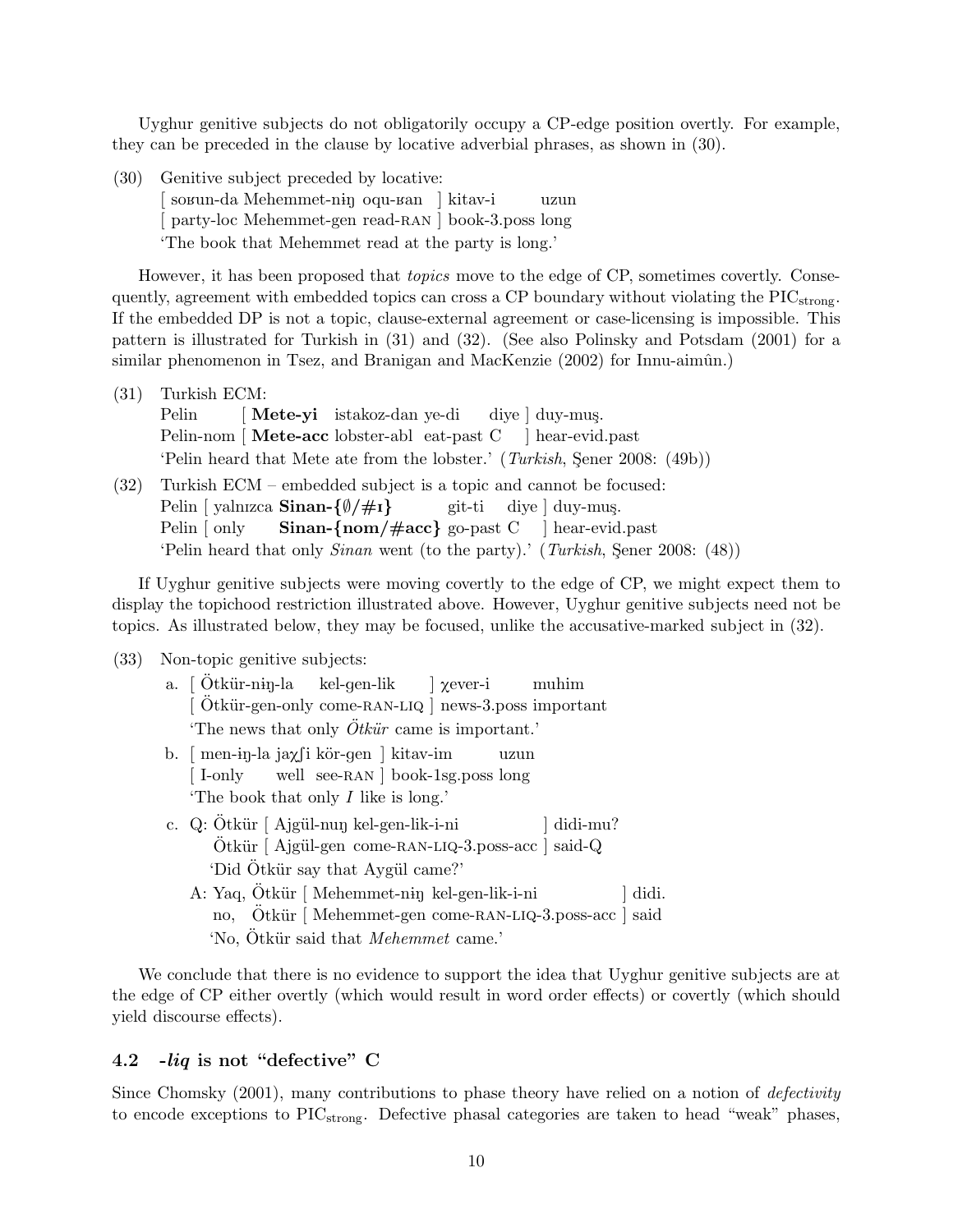which are transparent to the operations of a higher head. Defective *v* is commonly assumed for passives and unaccusatives—hence the "weak" *v*P phase that allows A-movement out of the verbal projection. Defective  $C^0$ , while not widely assumed, has been the subject of several recent proposals (Sabel 2006; Gallego 2007; Gallego and Uriagereka 2007; Fortuny 2008; Richards 2007, to appear; Wenger 2009), often accompanied by conceptual motivations. Empirical evidence has been scant, though see Carstens and Diercks (to appear) for Lubukusu (Bantu) and Martins and Nunes (2010) for Brazilian Portuguese.

In the context of our present argument, the prospect of defective  $C<sup>0</sup>$  allows a possible escape from our conclusion. We have shown that Uyghur exhibits Agreement across a CP, but if -*liq* is defective and the embedded CP can be considered a weak phase, then the Uyghur facts could be reconciled with PIC<sub>strong</sub>. However, Asarina (under review) provides empirical evidence against treating -*liq* as defective. Examining locality in Uyghur raising constructions, Asarina shows that -*liq* phrases *do* behave as strong phases. Embedded subjects cannot raise out of a -*liq*-clause, as illustrated below with the raising adjective *kirek* ('necessary'). Asarina proposes that the PIC is what rules out  $(35)$ , in contrast with  $(34)$ .<sup>9</sup>

(34) Raising out of specifier of vP permitted:  $\ddot{\text{O}}$ tkür-(niŋ) bu ehtimalda [<sub>vP</sub> [<sub>vP</sub> t [<sub>v'</sub> oqu ]]-f-i Ötkür-(gen) probably  $\begin{bmatrix} \n\text{vP} & \text{t} \n\end{bmatrix}$  [ $\text{v}$ <sup>'</sup> read ]]-nliz-3.poss necessary ] kirek ]

'Ötkür has to read.'

(35) Raising out of -*liq* CP prohibited: \* Ötkür-(niŋ) [<sub>vP</sub> [<sub>CP</sub> t oqu-wat-qan-liq ]-i  $Ötkür-(gen)$  [ $VP$  [CP t read-prog-RAN-C ]-3.poss necessary kirek  $\searrow$ 

intended:  $\overrightarrow{Otk\ddot{u}r}$  has to be reading (right now).'

The matrix adverb *bu ehtimalda* ('probably') in (34) demonstrates that the embedded subject moves out of the embedded clause. (See Asarina (under review) for evidence that raising is in fact obligatory in (34).) (35) is ruled out because raising from a full CP clause is blocked. Since the -*liq*-phrase in (35) *does* block raising, we cannot say that -*liq* is simply a "defective" C. Rather, we must find the relevant structural difference between the Agree configuration responsible for raising across -*liq* in (35) (prohibited), and the Agree configuration responsible for genitive case assignment across  $-liq$  in (4) (permitted). In the following section, we show that the PIC<sub>weak</sub>—without invoking defectivity—captures the relevant distinction: in the latter configuration, Agree applies across one phasal category, while in the former configuration, Agree must apply across two.

] ]

### 4.3 PIC<sub>weak</sub> makes the correct predictions

Let us now apply the  $\text{PIC}_{\text{weak}}$  (repeated in (36)) to the data we have seen so far, and see how it successfully distinguishes the examples where Agreement into a -*liq*-clause is permitted from those where it is disallowed.

<sup>&</sup>lt;sup>9</sup>Note that a *-liq-phrase can* be embedded under a non-raising predicative adjective, as in (i):

<sup>(</sup>i) -liq-phrase under a non-raising predicative adjective: Mehemmet-nin oqu-wat-qan-liq-i Mehemmet-gen read-prog-ran-C-3.poss important muhim 'Mehemmet reading (right now) is important.'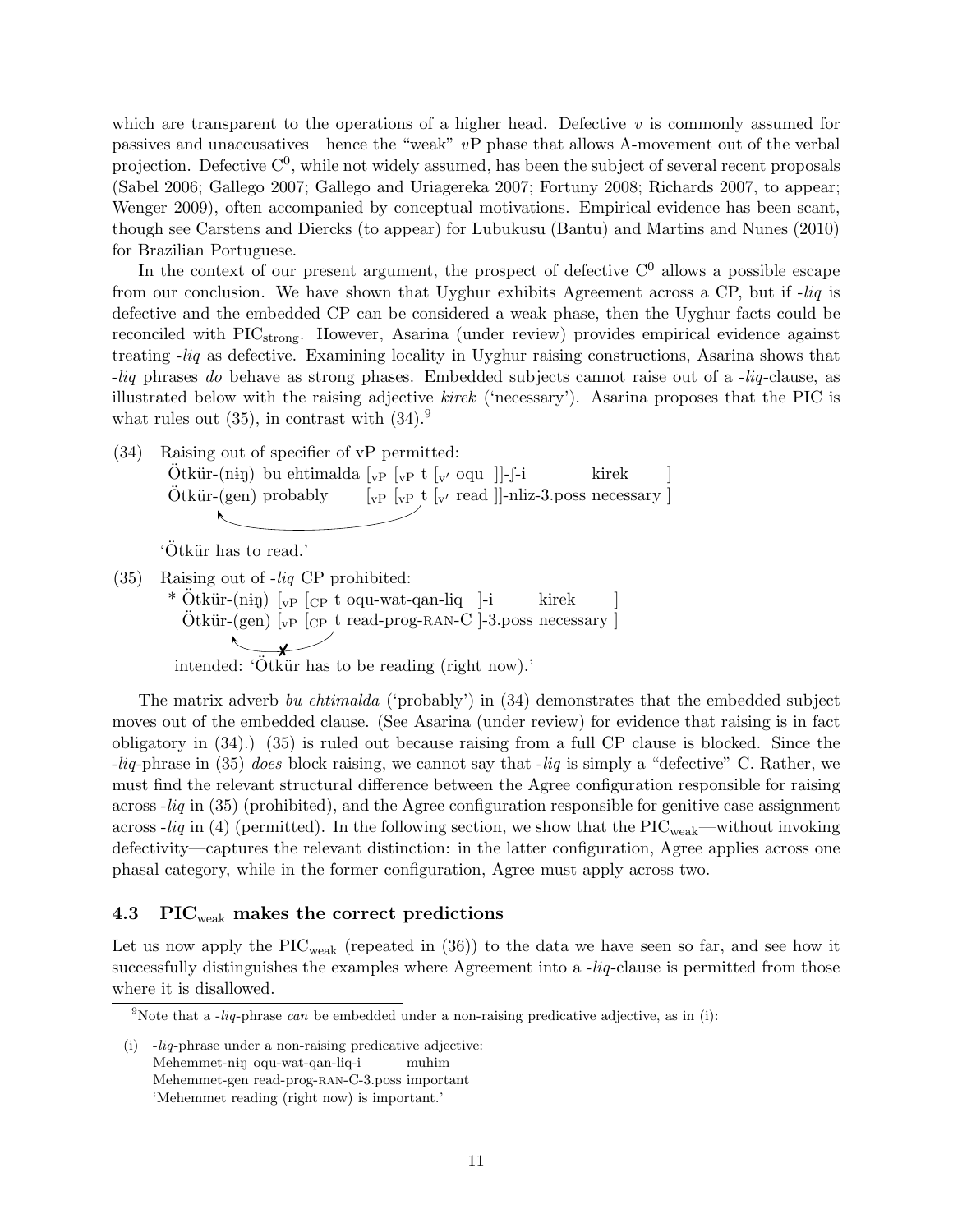(36) Chomsky's (2001) Phase Impenetrability Condition ( $\text{PIC}_{\text{weak}}$ ): In phase  $\alpha$  with head H, the domain of H is accessible to operations outside  $\alpha$  only until the next (strong) phase head is merged.

As discussed above, -*liq* CPs are not "defective". In fact, we are following Chomsky (2001) in taking the phasal categories to be C and *v*, but we are eschewing the notion of "defectivity": there are no "weak" phases.<sup>10</sup> Once  $\text{PIC}_{\text{weak}}$  is adopted, raising *v* can be analyzed as a "strong" phase, and in fact *must* be if the PIC is to be retained as the principle that rules out (37b).

 $(37)$  a. John  $\vert_{\text{vP}}$  seems t to be happy. b.  $*$  John  $\lbrack_{\mathrm{vP}}$  seems  $\lbrack_{\mathrm{CP}}$  that t is happy.  $\rbrack$ ✗

In effect, PIC<sub>weak</sub> ensures that Agree can apply across one phase head, but not two. The predictions made by PIC<sub>weak</sub> for the constructions under consideration are illustrated in (38).

(38) a. Genitive subject licensing: Gen [cp Subj ] b. Raising out of TP:  $\begin{matrix} \frac{T \left[ v \right] P}{P} \end{matrix}$ c. Raising out of CP: T [vP [CP Subj ]]  $\overline{x^x}$ 

For our central case of genitive subjects, the Agree probe is a  $Gen<sup>0</sup>$  head.<sup>11</sup> Only one phase head  $(C<sup>0</sup>)$  intervenes between the Agreement probe and its goal, so  $\text{PIC}_{\text{weak}}$  correctly predicts that Agreement into embedded CP is possible.

The Uyghur raising examples presented above pattern just like the English raising examples in (37). In (35), the Agree probe is matrix  $T^0$ . Two phase heads ( $C^0$  and matrix  $v^0$ ) intervene between matrix  $T^0$  and the embedded subject, so PIC<sub>weak</sub> correctly predicts that the embedded subject is not accessible. In (34), the good case of raising, the Agree probe is still  $T^0$ , but there is no  $\mathbb{C}^0$  head in the embedded clause. In this case, only one phase head (matrix  $v^0$ ) intervenes between matrix  $T^0$  and the embedded subject, so PIC<sub>weak</sub> correctly predicts that the embedded subject is accessible.

- (i) a. They appear to be likely to be defeated  $t_{\text{they}}$ .
	- b. There appear to be likely to be some problems.

 $10$ In this regard, our proposal supports the conclusion of Legate (2003), who argues against weak phasehood for passive and unaccusative v, based on semantic and phonological properties. Chomsky (2001), while endorsing PICweak, crucially retains the notion of weak phase. Weak phases might seem to be necessary to allow for longdistance raising over multiple v heads, in cases like (ia). However, many authors have convincingly argued that such examples involve a series of local movements (see Bošković (2002) and references therein). We think it is plausible that a similar successive-cyclic operation accounts for agreement without movement in the expletive construction in (ib), although we remain neutral regarding the technical implementation.

<sup>&</sup>lt;sup>11</sup>We assume that genitive case is assigned by a functional projection below D. It would be possible for D itself to be the case assigner, so long as DP is not a (syntactic) phase. (Matushansky 2005; Richards 2006; Sabbagh 2007; Gallego 2009)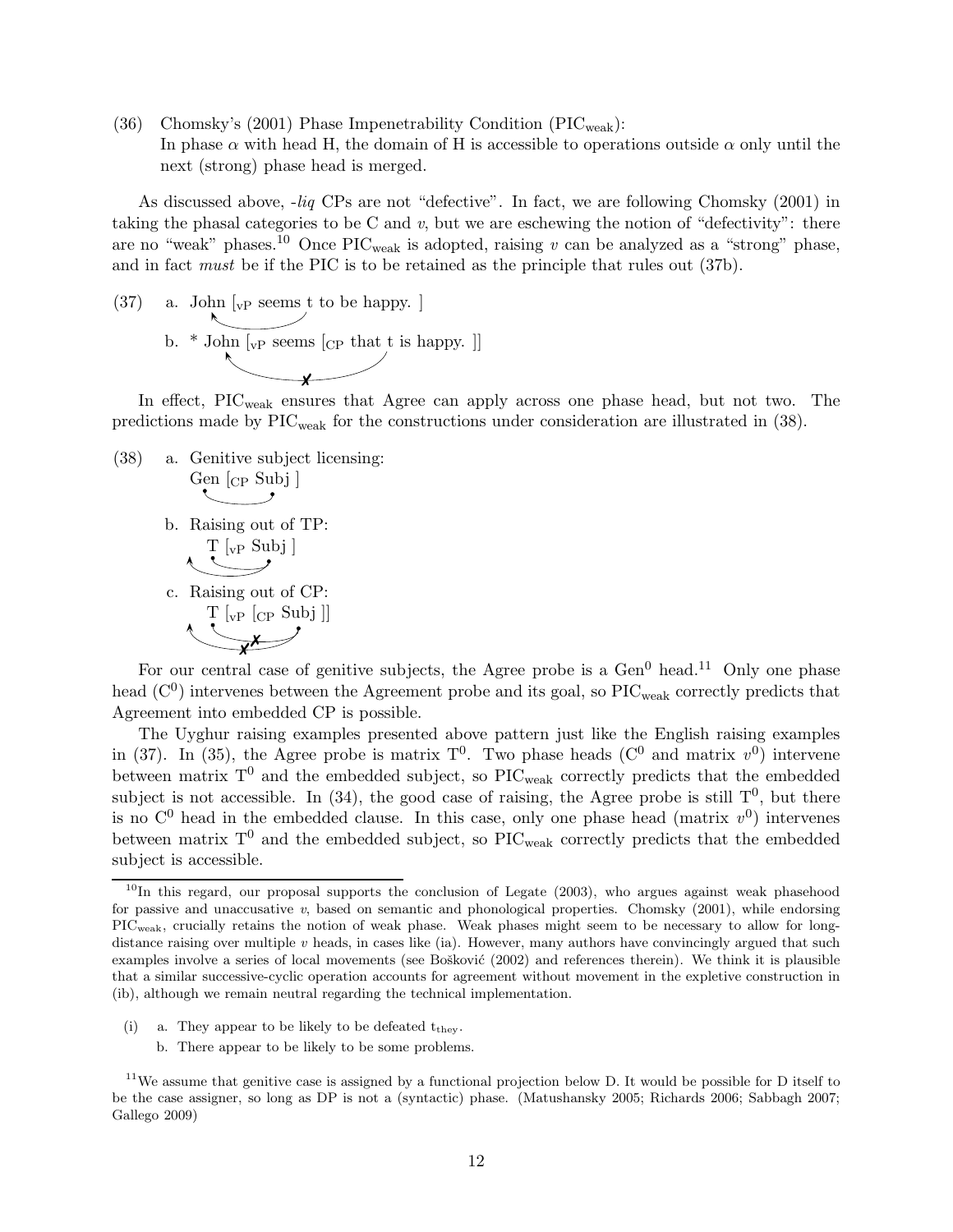### 4.4 Variation within Altaic

Our analysis has consequences for the cross-linguistic variation in the licensing of genitive embedded subjects in Altaic. Recall that on the analyses of Miyagawa (ms. 2006, 2008, 2011) and Kornfilt (2008), the difference between clause-internal licensing and clause-external licensing corresponds to a difference in the size of the embedded clause. If our analysis is correct, this correspondence does not hold: there is at least one Altaic language (Uyghur) where genitive embedded subjects are licensed clause-externally, but the embedded clause is a full CP. (In fact, as noted in section 3.1, there is preliminary evidence that some other Turkic languages, including at least Uzbek and Kazakh, pattern with Uyghur in displaying clause-external licensing for genitive subjects inside full CPs.)

Here a new question arises: If the choice between clause-internal and clause-external licensing does not depend on the size of the embedded clause, what *does* it depend on? We propose that this choice can be reduced to a lexical property of  $C^0$ : Turkish  $C^0$  assigns genitive case (Kornfilt 2008), whereas Uyghur  $C^0$  does not. Thus, what blocks genitive case assignment by an external head in Turkish is not the CP boundary itself, but the fact that the embedded subject is assigned genitive case by  $C^0$  and may not be assigned genitive case again by a higher head. The contrast between Turkish and Uyghur therefore derives from a language-specific lexical property of  $C^0$ , rather than from a difference in the size of the embedded clause.<sup>12</sup>

## 5 Conclusion

This paper has analyzed Agreement with genitive embedded subjects in Uyghur. We began by establishing i) that the genitive subject Agrees with a clause-external head, and ii) that the genitive subject is embedded within a CP. We then discussed a theoretical consequence of these facts: Uyghur displays Agreement (and case-assignment) across a phase head, a configuration that is inconsistent with the strong version of the Phase Impenetrability Condition proposed in Chomsky (1998), but consistent with a weaker version suggested in Chomsky (2001). We concluded that the weak version of the PIC offers both a better empirical treatment of the Uyghur facts, and the conceptual advantage of dispensing with "defective" phases.

## References

- Asarina, Alya, and Jeremy Hartman. 2011. Genitive subject licensing in Uyghur subordinate clauses. In *Proceedings of WAFL VII*. MITWPL.
- Aygen, Gulsat. 2002. Finiteness, case and clausal architecture. Doctoral Dissertation, Harvard University.
- Bošković, Zeljko. 2002. A-movement and the EPP. *Syntax* 5:167–218.
- Boškovic, Zeljko, and Howard Lasnik. 2003. On the distribution of null complementizers. *Linguistic Inquiry* 34:527–546.
- Branigan, Phil, and Marguerite MacKenzie. 2002. Altruism, A-movement, and object agreement in Innu-aimûn. *Linguistic Inquiry* 33:385–407.

<sup>&</sup>lt;sup>12</sup>A similar approach, which also derives cross-linguistic variation from the lexical properties of  $C^0$ , is suggested by Miyagawa (2011), who assumes PIC<sub>strong</sub>, but proposes that strong phasehood is tied to case-licensing ability.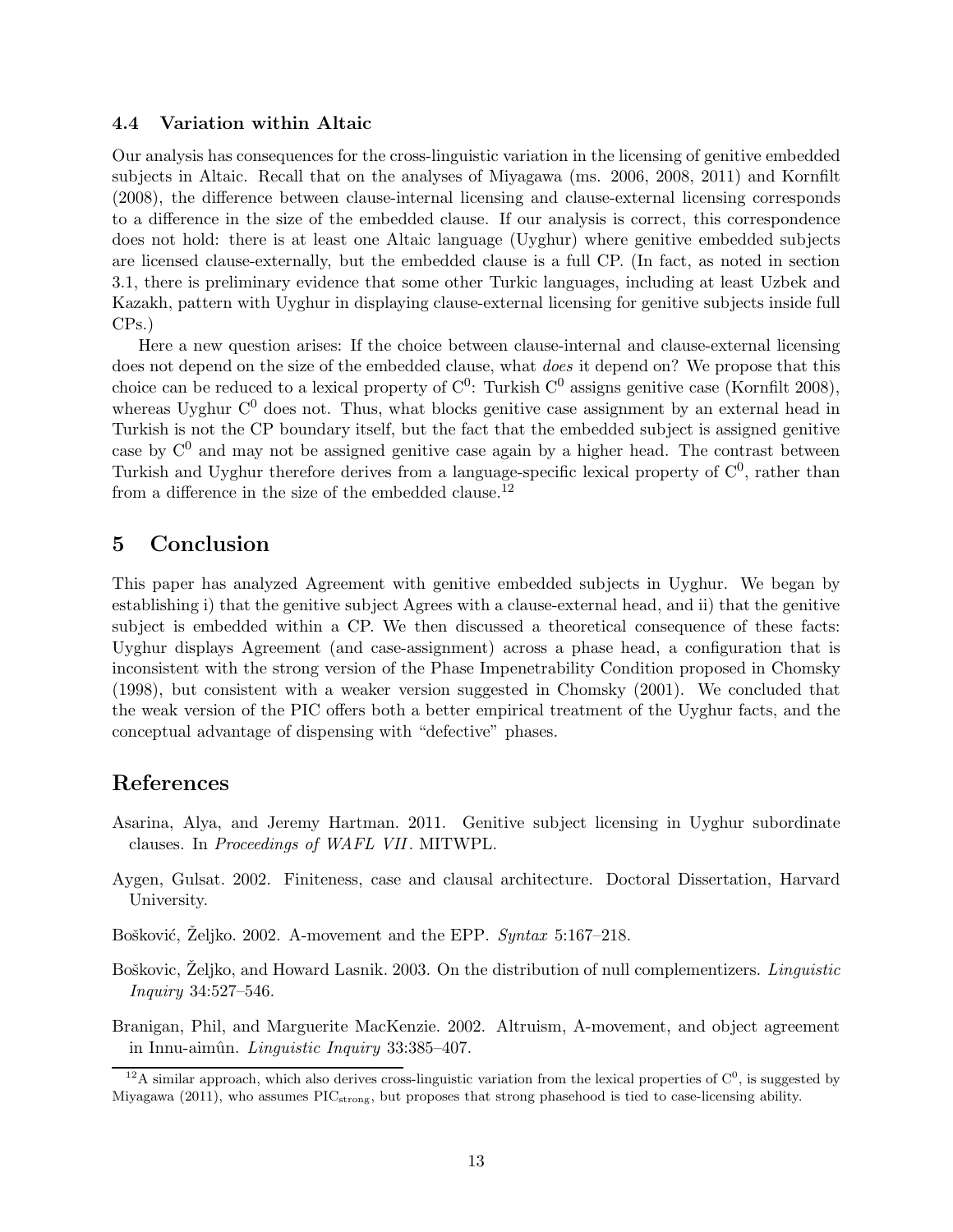- Carstens, Vicki, and Michael Diercks. to appear. Parameterizing case and activity: Hyper-raising in Bantu. In *Proceedings of NELS 40*.
- Chomsky, Noam. 1998. *Minimalist inquiries: The framework*. MIT Working Papers in Linguistics.
- Chomsky, Noam. 2001. *Derivation by phase*. MIT Occasional Papers in Linguistics. MITWPL.
- Cinque, Guglielmo. 1999. *Adverbs and functional heads: A cross-linguistic perspective*. Oxford University Press.
- Fortuny, Jordi. 2008. *The emergence of order in syntax* . Linguistik Aktuell. John Benjamins.
- Gallego, Angel J. 2007. Phase theory and parametric variation. Doctoral Dissertation, Universitat Autonoma de Barcelona.
- Gallego, Angel J. 2009. The structure of phases. LyCC Colloquium Series. Consejo Superior de Investigaciones Científicas.
- Gallego, Angel J., and Juan Uriagereka. 2007. Defective C. In *Alternatives to Cartography*. Brussels.
- Gribanova, Vera. 2010. Two types of reduced copular constructions in Uzbek nominalized clauses. Presented at WAFL 7.
- Hiraiwa, Ken. 2000. On nominative-genitive conversion. In *A few from building E-39*, ed. Ora Matushansky and Elena Guerzoni, number 39 in MIT Working Papers in Linguistics, 66–123. Cambridge, MA: MITWPL.
- Kishimoto, Hideki. 2006. On the existence of null complementizers in syntax. *Linguistic Inquiry* 37:339–345.
- Kornfilt, Jaklin. 2008. Subject case and Agr in two types of Turkic RCs. In *Proceedings of Workshop on Altaic Formal Linguistics (WAFL4)*, volume 56, 145–168. MITWPL.
- Lees, Robert B. 1965. Turkish nominalizations and a problem of ellipsis. *Foundations of language* 1:112–121.
- Legate, Julie Anne. 2003. Some interface properties of the phase. *Linguistic Inquiry* 34:506–515.
- Maki, Hideki, and Asako Uchibori. 2008. Ga/no conversion. In *Handbook of Japanese linguistics*, ed. S. Miyagawa and M. Saito, 192–216. Oxford University Press.
- Martins, Ana Maria, and Jairo Nunes. 2010. Hyper-raising in Brazilian Portuguese: Agreement with topics across a finite CP. In *The complementiser phase: Subjects and operators*, ed. Phoevos E. Panagiotidis, 143–163. Oxford University Press.
- Matushansky, Ora. 2005. Going through a phase. In *Perspectives on phases*, number 49 in MIT Working Papers in Linguistics, 157–181. Cambridge, MA: MITWPL.
- Miyagawa, Shigeru. 2008. Genitive subjects in Altaic. In *Proceedings of the Workshop on Altaic Formal Linguistics (WAFL 4)*, volume 56, 181–198. MITWPL.
- Miyagawa, Shigeru. 2011. Genitive subjects in Altaic and specification of phase. *Lingua* .
- Pesetsky, David, and Esther Torrego. 2001. T-to-C movement: Causes and consequences. In *Ken hale: A life on language*, ed. Michael Kenstowicz, 355–426. Cambridge, MA: MIT Press.